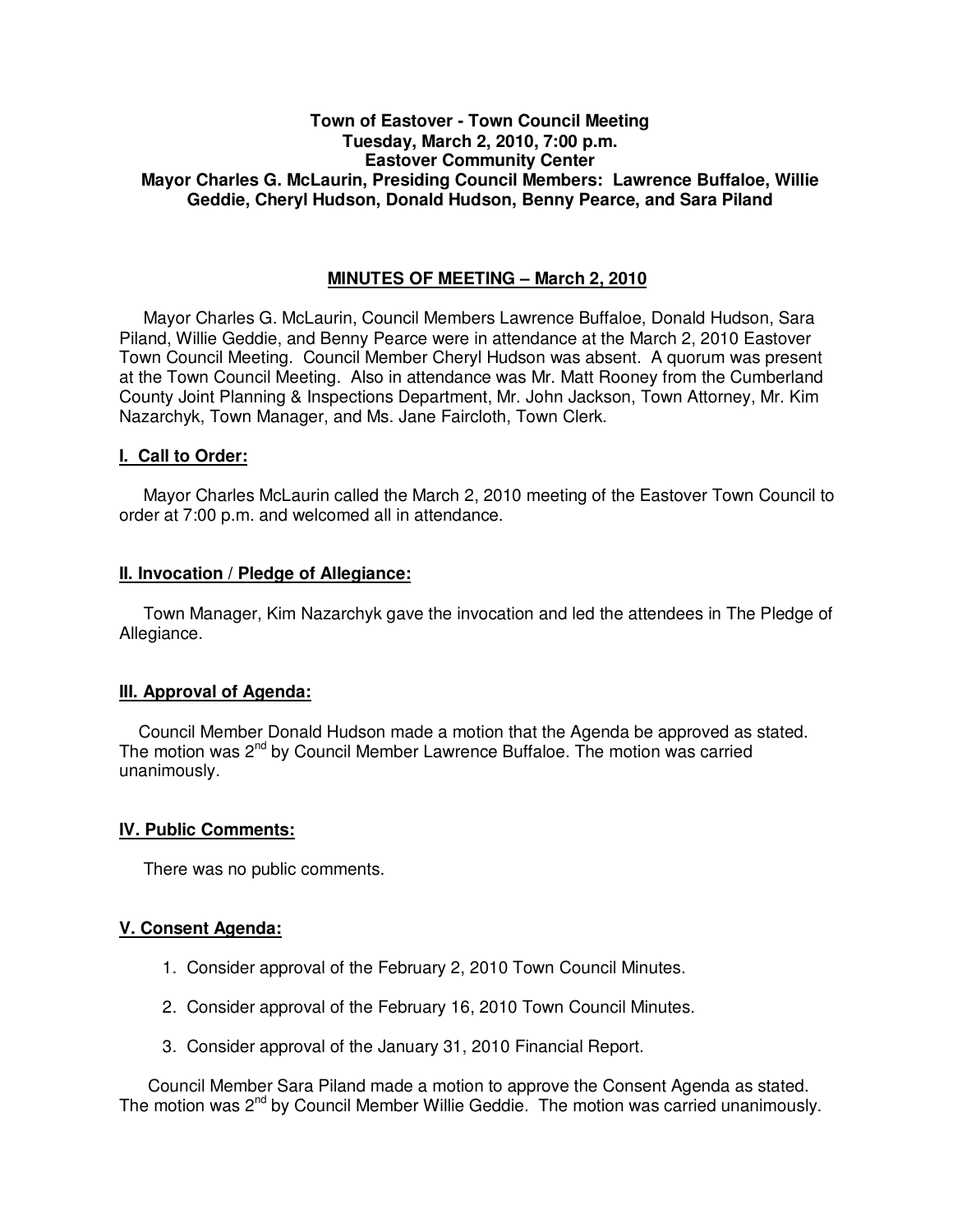## **VI. Discussion Agenda:**

### **Agenda Item #1:**

#### **Briefing by Mr. Morgan Johnson, Chairman Eastover Sanitary District.**

 Mr. Morgan Johnson gave the Town Council an update on the Eastover Sanitary District water projects. Mr. Johnson stated that the Local Government Commission (LGC) is meeting tonight to approve the water projects. He stated that there are four contracts amounting to eight million dollars and will be approved at the Preconstruction Conference on March 24, 2010 at the Eastover Community Center. Mr. Johnson said the ground breaking ceremony will be held on March 30, 2010 and the residents receiving water will get an invitation to attend. The keynote speaker will be Congressman Mike McIntyre, and Mayor Charles McLaurin will also be asked to speak at the ceremony.

### **Agenda Item #2:**

### **Case No. 10-011: Consideration of the Jacob Adam Allen Property, Zero Lot Line Subdivision Review – County Subdivision Ordinance; Zoning: R6A; Acreage: 1.47 +/-; Location: 4167 & 4171 Dunn Road, (Eastover).**

 Mr. Matt Rooney of the Cumberland County Planning & Inspections Department stated that the property owner wishes to withdraw Case No.10-011 at this time.

### **Agenda Item #3:**

### **Case No. 10-012. Consideration of the Alonza & Gwendolyn Edwards Property, Group Development Review – County Subdivision; Zoning: R40A; Acreage; 2.01 +/-; Location: 2280 & 2290 Tom Geddie Road. (Eastover).**

 Mr. Matt Rooney from the Cumberland County Planning & Inspections Department briefed the Town Council on Case No. 10-012. Mr. Rooney stated that the developer is requesting approval of a placement of a manufactured home on the property, which currently has an existing home and two accessory structures. He stated that the property has 249.18 feet of road frontage along SR 1721 (Tom Geddie Road). Mr. Rooney said this property has Eastover Sanitary District's water available along the front of the property within the right-of-way of US HWY 301 (Dunn Road), sewer will be provided by a septic system. He stated that the property owners are planning two principal structures on the lot. Mr. Rooney stated that the staff conditionally approved Case No. 10-012, subject to the conditions contained on the condition sheet.

 Council Member Sara Piland made a motion to approve Case No.10-012 as presented by Mr. Rooney subject to the conditions. The motion was 2<sup>nd</sup> by Council Member Donald Hudson. The motion was carried unanimously.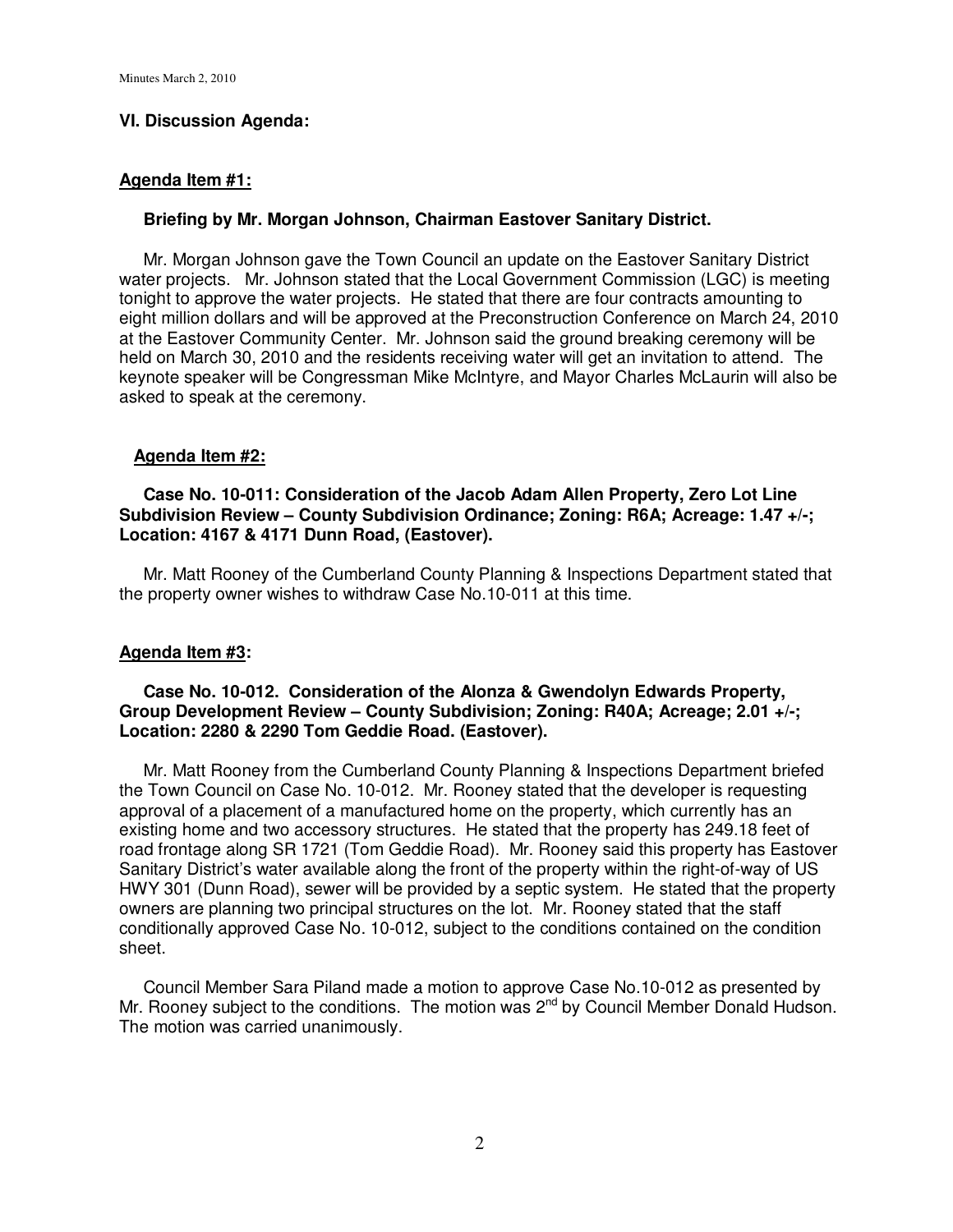### **Agenda Item #4:**

## **Presentation by Mr. Kim Nazarchyk briefed the Council concerning the development plan for a commercial district.**

 Mr. Kim Nazarchyk stated that he is now in the process of preparing a list of businesses we would like to have in our downtown district. He stated that he is also looking at other towns and reading their ordinances, zoning, and designs, and looking at the ones we have. Mr. Nazarchyk stated that he hopes to; (1) recommend the businesses we want in the downtown district to the Council; (2) decide what type of zoning we may want; (3) to strengthen the codes that the County already has in place.

## **Agenda Item #5:**

## **Consider approval of "Proclamation" to designate March 8-14, 2010 as "Multiple Sclerosis (MS) Awareness Week".**

 Mayor Charles McLaurin asked for a motion to approve the Proclamation declaring March 8- 14, 2010 as "Multiple Sclerosis Awareness Week".

 Council Member Willie Geddie made a motion to approve the proposed Proclamation. Council Member Sara Piland 2<sup>nd</sup> the motion. The motion was unanimously approved.

 Council Member Willie Geddie read the Proclamation to the Town Council and attendees. Mr. Geddie stated that the local MS Society would be holding a fund raiser for Multiple Sclerosis Research and a walk for MS in May 2010 at the Kiwanis club property (on Fort Bragg Road). He stated that he would love to have a group of people from Eastover to walk and represent the Town.

### **Agenda Item #6:**

### **Discuss Travel Policy.**

 Mr. Kim Nazarchyk briefed the Town Council on the proposed Travel Policy and Procedures. He stated it is written simpley, it is functional, and the IRS standards and goals are applied.

 Council Member Sara Piland made a motion to approve the Travel Policy & Procedures Manual as written. Council Member Benny Pearce  $2<sup>nd</sup>$  the motion. The motion was unanimously approved.

# **VII. Receive Mayors Update**:

 Mayor McLaurin stated that Ms. Judy McLaurin designed the flag for the Town of Eastover. He stated that he wants the Town to reimburse Ms. McLaurin for her expenses incurred on this project. The council agreed that Ms. McLaurin should be reimbursed.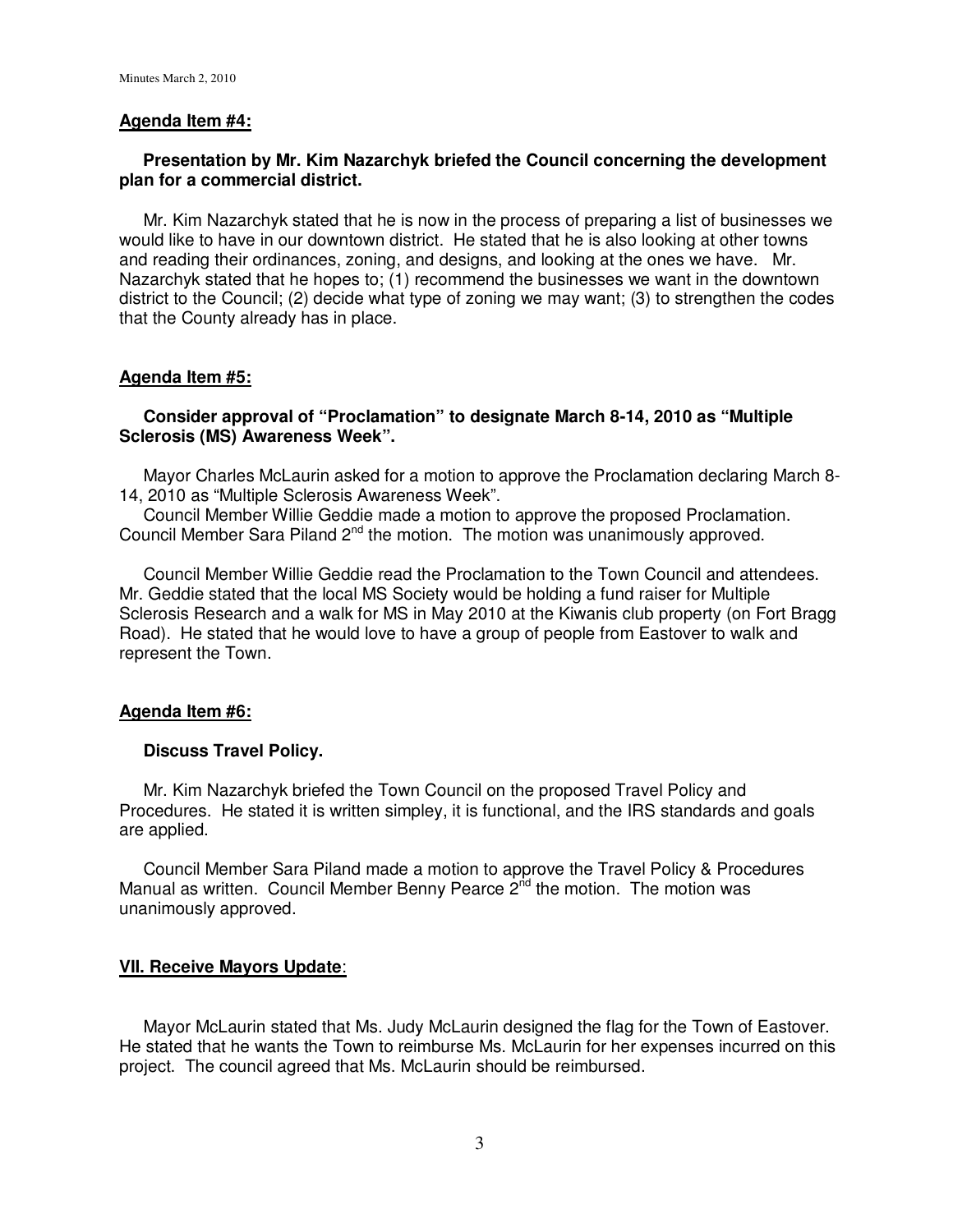Mayor McLaurin stated that he and Mr. Nazarchyk rode around Eastover and found lots of trouble spots that need to be cleaned up.

 Mayor McLaurin stated that Heritage Day will be held at the Eastover Ball Park this year. He stated that the Town will be a sponsor. He said the ballpark was built in1970.

 Mayor McLaurin stated that the walking trail at the Eastover Ball Park will be completed the 1<sup>st</sup> week in April.

 Mayor McLaurin stated that Deputy Dave Ables is back as a Deputy in Eastover. Deputy Terrance Martin was promoted and is now the Deputy for Wade, Falcon and Godwin. He stated that he wanted to send a letter of commendation to the Sheriff's office for Deputy Martin, as he has done an outstanding job for Eastover.

 Mayor McLaurin stated that there is a group of BRAC people coming to Fayetteville from Atlanta, GA (FORCES Command) to see all the areas around Fayetteville. He stated that these are the people who may possibly move here with FORCES Command. Mayor McLaurin stated that perhaps Howard Piland Jr. could make a video of Eastover to hand out to the people as they visit Eastover.

 Mayor McLaurin stated that he had been at J. W. Seabrook Elementary School today reading Dr. Seuss books to kindergarten students. He stated he enjoyed it very much.

 Mayor McLaurin stated that the "Citizens Advisory Committee" will meet following the Town Council meeting this evening.

### **VIII. Receive Council Members Updates:**

None.

### **IX. Receive Town Managers Update:**

 Mr. Nazarchyk stated that we will be getting an upgrade to our CitiPak Software from Southern Software this year or possibly in the next fiscal year. The cost for training and upgrade will be approximately \$2,700.00. He stated that he feels this is something we need to do since we have already invested in this software.

 Mr. Nazarchyk stated that the Department of Transportation (DOT) has signed off on the street lights. Mr. David Vencill of Progress Energy has got to get more poles, and this should happen quickly.

 Mr. Nazarchyk stated that Mr. Cecil Combs from the Cumberland County Department of Planning & Inspections will contact the owners of property that need to be cleaned up. He stated that they are going to start on areas located on Dunn Road first. He stated that they are also going to be concentrating on abandoned vehicles in yards.

 Council Member Benny Pearce stated that the fire department has an agreement which must be signed by property owners when their property is burned for training purposes. He asked if the Town could have wording added to that agreement notifying the property owner